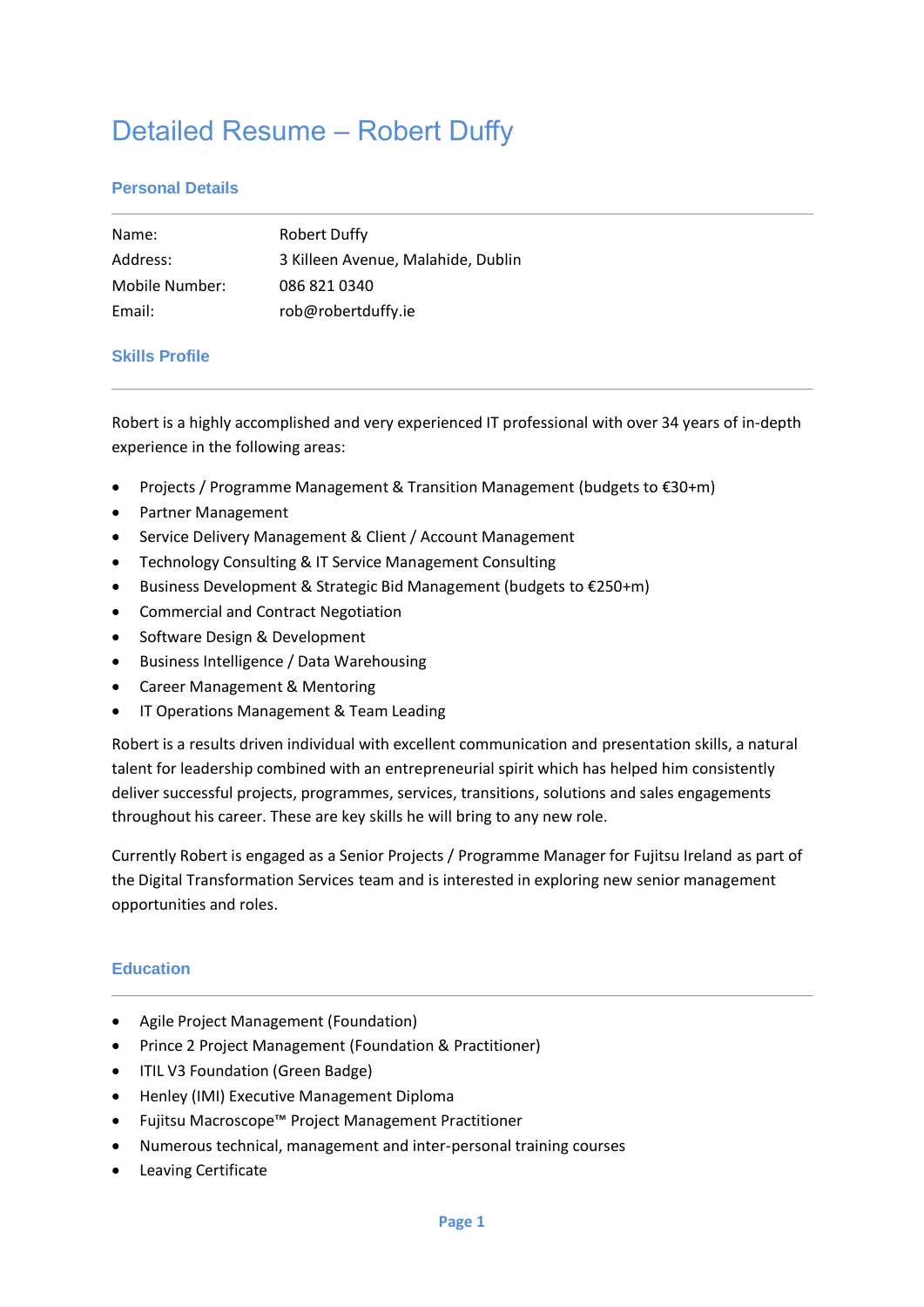## **Career History**

#### **Introduction**

Please note this is a detailed Resume/CV; a shorter summary version is also available in the download section of Robert's personal website at [http://www.robertduffy.ie](http://www.robertduffy.ie/) if required.

#### **Note on Fujitsu organisation history / names in Ireland**

Robert joined DMR Consulting in 2001, which then became Fujitsu Consulting in 2002, Fujitsu Services in 2004 and then Fujitsu (Ireland) since 2009.

#### **March 2016 – Present: Fujitsu (Ireland)**

#### **Senior Projects / Programme Manager (Digital Transformation Services)**

Fujitsu realigned its Project/Programme Management and Service Delivery Management teams along two service lines, Business & Applications Services (BAS) and Managed Infrastructure Services (MIS). Robert was assigned to the MIS team and asked to work across a number of areas as outlined below. Recently the business line has been renamed to "Digital Transformation Services".

#### **April 2018 – Present: Consulting services provision, Healthcare client, Healthcare sector, Ireland.**

Robert is currently providing a number of strategic consulting services to a healthcare client covering a range of areas including:

- Project/programme management services
- Bid / Proposal management services
- Pre-Sales / Business Development & Sales Support services
- Commercial and Contract Negotiation services
- Vendor Management / Partner Management
- Generic IT consulting services (Service delivery, managed service provision, Business Intelligence consulting, career mentoring etc.)

Key Technologies/Skills: Project / Programme Management, Bid Management, Ad-hoc consulting, Commercial and contract negotiation, partner/vendor management

## **April 2018 – May 2018: Programme Management/Organisational consulting services provision, Houses of the Oireachtas, Government Sector (operational PMO, WRO, Change Mgmt. organisation design etc)**

As Robert had previous experience with this client 2016/2017 and understood their strategic and operational challenges the client asked him to help them with an organisational design/model for their operations team to deliver the following:

- PMO/Programme Delivery organisation model
- WRO (Work Request Organisation) organisation and delivery model
- Change Management delivery model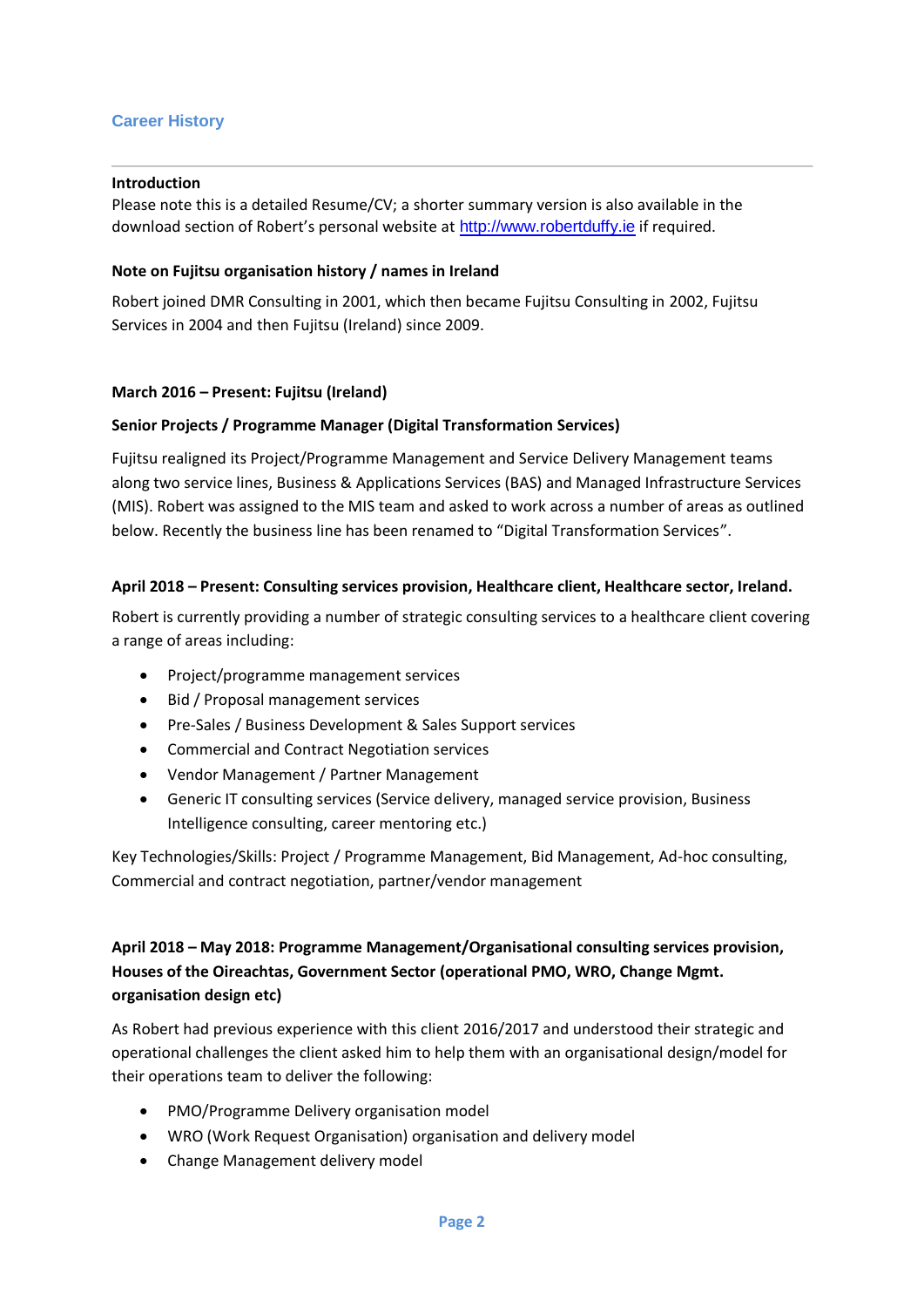Assigned on a part time basis, Robert consulted with the IT Operations Manager to understand their specific constraints, priorities, challenges, timelines etc. and then over the course of approximately 6 – 8 weeks designed and agreed a new organisational model to meet these requirements. He resourced several teams to go onsite to commence delivery of same and then handed over control to the ongoing programme manager to oversee the establishment of the teams and management of the various work streams thereafter as planned.

Key Technologies/Skills: Project/Programme Management, Client/Account Management, Service Management, Organisational Design, Change Management, Service Delivery

## **June 2017 – July 2018: Project Manager, Electricity Supply Board, Energy Supply Sector, IVR Software Upgrade project as part of a wider Contact Centre upgrade programme of work**

The client was embarking on a national Contact Centre platform upgrade programme including the following key elements:

- Upgrade from an Aspect based solution to a Cisco based solution for the contact centre, delivered by a client managed third party provider
- Upgrade of the Interactive Voice Recognition (IVR) platform and application, delivered by Fujitsu.
- Upgrade of the reporting solution, delivered by the client team (internally).

Robert was instrumental in proposing the proposed EVIP software upgrade project to the client, securing the business for Fujitsu and then ultimately managing the delivery of the project which incorporated key changes for the existing Interactive Voice Recognition (IVR) solution including:

- A move from physical Windows EVIP application servers to virtual servers
- A conversion from a NMS/ISDN based system to a HMP VoIP/SIP based system
- The conversion of all IVR message files from the NMS VOX format to WAV format (A-Law)
- The replacement of the two-way (trombone) call transfer process with a SIP REFER based blind transfer
- The replacement of the CTI (call data) exchange process with a database table based process
- An update to the No Supply General Message update process
- A dialogue refresh process as part of the project scope for all core areas of the EVIP messaging solution
- Moving the caller's CLI STD/area code to DNIS mapping from the Vodafone based service to the new IVR service. The IVR call application type will still be determined by the DNIS.

Key Achievements Include:

- Bid managing the Fujitsu proposal from initial conception through to successful selection
- Project managing all aspects of the Fujitsu EVIP IVR upgrade project from design through build and test to deployment across 3 environments (DEV, TEST and PROD)
- Working with client selected third party in all aspects of integration and functional testing between the EVIP solution and the Cisco call centre solution

Key Technologies/Skills: Project Management, Vendor Management, Service Management, Bid Management, EVIP, IVR, Oracle Database, VMware, Windows, SQL Server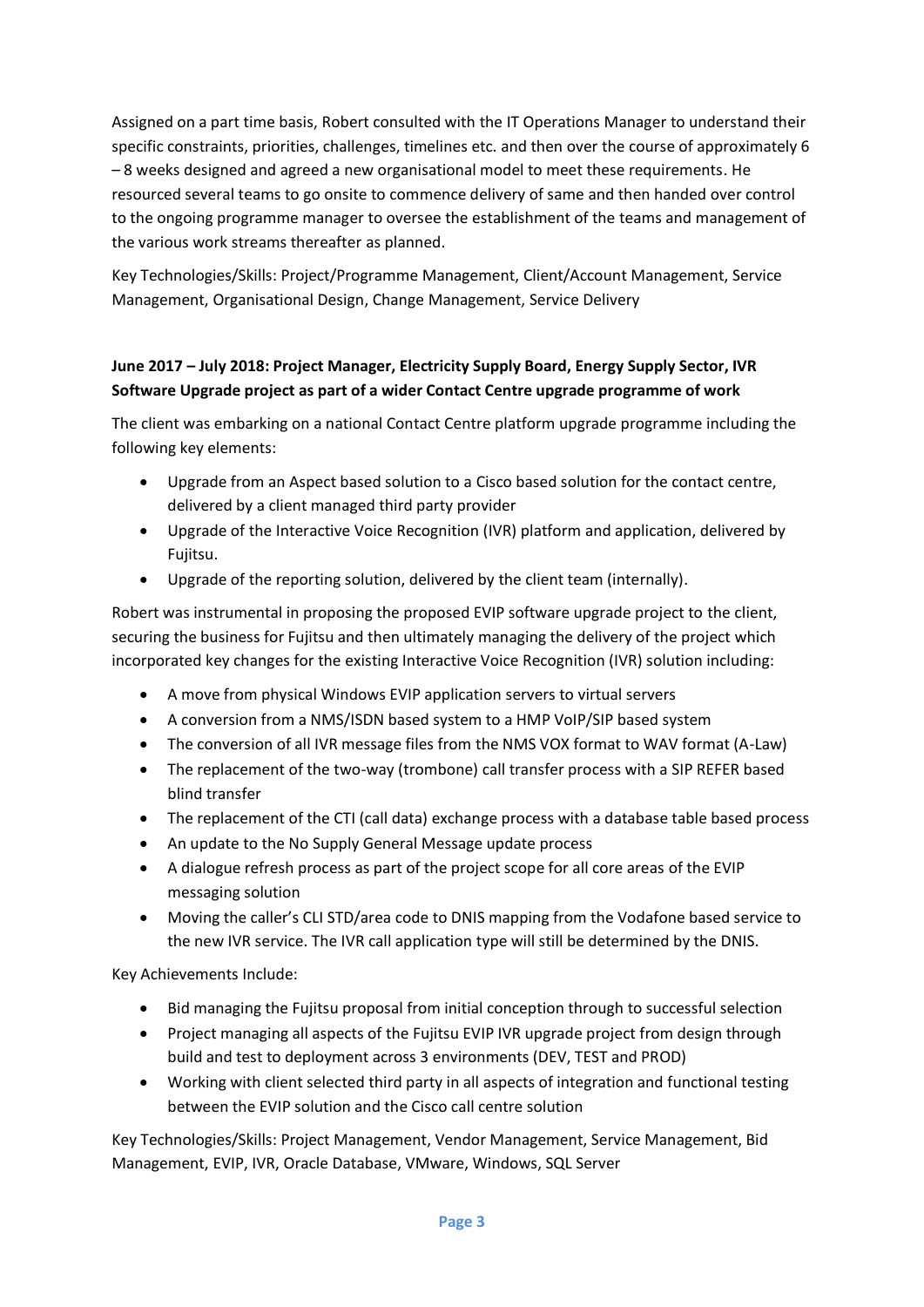## **December 2016 – October 2017: Programme Manager, Houses of the Oireachtas, Government Sector**

Robert was engaged as programme manager leading a Fujitsu team of consultants and implementation specialists across four key project streams of work (Website design/development, Enterprise Architecture, Data Warehouse/ETL/Data and Business Process Modelling) as part of an ongoing ICT Services Provision contract.

Fujitsu were selected to implement an ICT Services programme of work consisting of 4 defined project streams (Enterprise Architecture, Business Process Mapping, Data migration/ETL and Website redesign/redevelopment) for a strategic government sector organisation. The programme commenced in June 2016 as a foundational aspect of a wider digital transformation strategy within the client organisation. The initial programme manager was replaced by Robert in December 2016 to oversee all 4 project streams and associated resourcing requirements, scheduling, budgeting and supplier management. In addition to the original programme scope Robert was then engaged to provide ad-hoc strategic consulting and advisory services (i.e. Legal solutions analysis, Library Services Market/Solution Analysis, ERP solutions/market analysis etc.) to assist the client organisation with further strategic digital transformation planning and/or solution selection.

Key Achievements Included:

- Iterative / Agile design and development of the new client website via our web partner; 3 distinct releases of increasing functionality were deployed over the term of the project and a new website implemented based on an open source content management technology.
- Enterprise Architecture strategy defined and all "As-Is" business processes were then mapped to their corresponding technology layers (application, network, infrastructure, database etc.)
- Business Process Mapping project defined all "as-is" business processes but also then core "to-be" processes to further aid development of strategic digital transformation plans
- ETL/Data Migration project delivered an ETL framework and monitoring solution to manage the ingestion of data from multiple sources/formats into the new content managed website solution
- Provision of additional strategic/ad-hoc consulting and advisory services across a number of areas led to selection of a new legal solution, formation of a requirements processes to replace the existing library services systems and an ERP requirement process to evaluate options for a new HR/Finance solution.

Key Technologies/Skills: Programme Management, Project Management, Vendor Management, Partner Management, Account Management, Strategic Advisory Services, Windows, SQL Server, Amazon Web Services, Airflow / Python Framework, EA Sparx, Silver Stripe CMS, HTML, Java, CSS

## **March 2017 to July 2017: Project Manager, Multinational manufacturing client (HQ in Ireland) Security Information & Event Management (SIEM) Implementation**

In March 2017 Robert was engaged to deliver a SIEMaaS (SIEM as a Service) solution design, build, test and deployment into service for a multinational manufacturing client of Fujitsu Ireland. The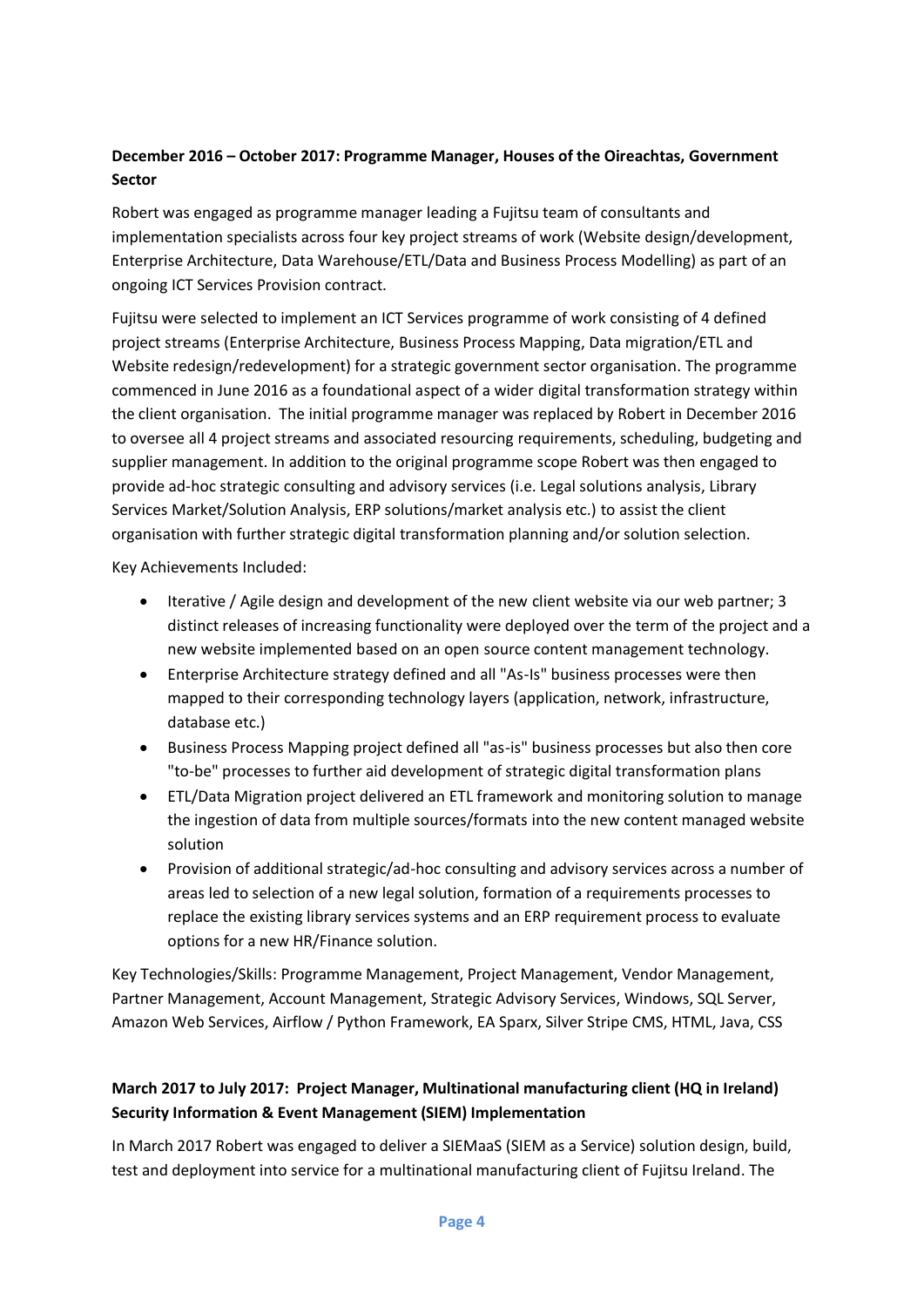project also involved isolating the client's in-scope infrastructure environment for the client first, within which the new SIEM solution was then deployed. For security reasons details of the project infrastructure, location, data centres, software etc. cannot be disclosed further.

Key technologies/skills: Project Management, Transition Management (Specific technologies cannot be disclosed)

## **October 2016 – November 2016: Managed Infrastructure Services Project Manager, Aviareto, Aviation Sector (2 months)**

Robert had been involved in the pre-sales / contract negotiation for this successful client opportunity and was then asked to initiate the managed infrastructure service transition project to take it from bid to delivery. Robert then conducted a handover of this project to another project manager to take forward to conclusion because he was required elsewhere for another client project.

Key technologies/skills: Project Management, Bid Management

## **August 2016 – September 2016: Programme Manager, DEPFA Bank, Financial Services Sector Client**

Robert was asked to engage as programme manager in one of our financial services clients to backfill for the original programme manager who had gone out sick unexpectedly. The role consisted of programme managing a number of application and infrastructure projects and associated subcontractors as part of an ongoing service delivery team based onsite at the client's offices in IFSC, Dublin.

Key technologies/skills: Programme Management, Supplier Management

#### **March 2016 – July 2016: Strategic Bids – Programme Management Contribution, Fujitsu Ireland**

Robert was engaged by the pre-sales teams in the capacity of programme manager to contribute to a number of ongoing strategic bids for customers ranging across Defence, Aviation and Public sectors, contributing to the bid content, assisting the teams with customer presentations and closing contracts where appropriate.

Key technologies/skills: Project Management, Programme Management, Content Authoring

#### **February 2015 – February 2016: Fujitsu (Ireland)**

## **Senior Projects / Programme Manager, Brookfield Renewable Energy Group (Renewable Energy Sector)**

Robert was engaged on a strategic customer account in the renewable energy sector for Fujitsu Ireland as a Senior Projects/Programme manager and was responsible for:

- Defining and managing all European projects/programmes within this strategic customer account
- Supporting pre-sales and business development initiatives within scope on this account including contract schedule definition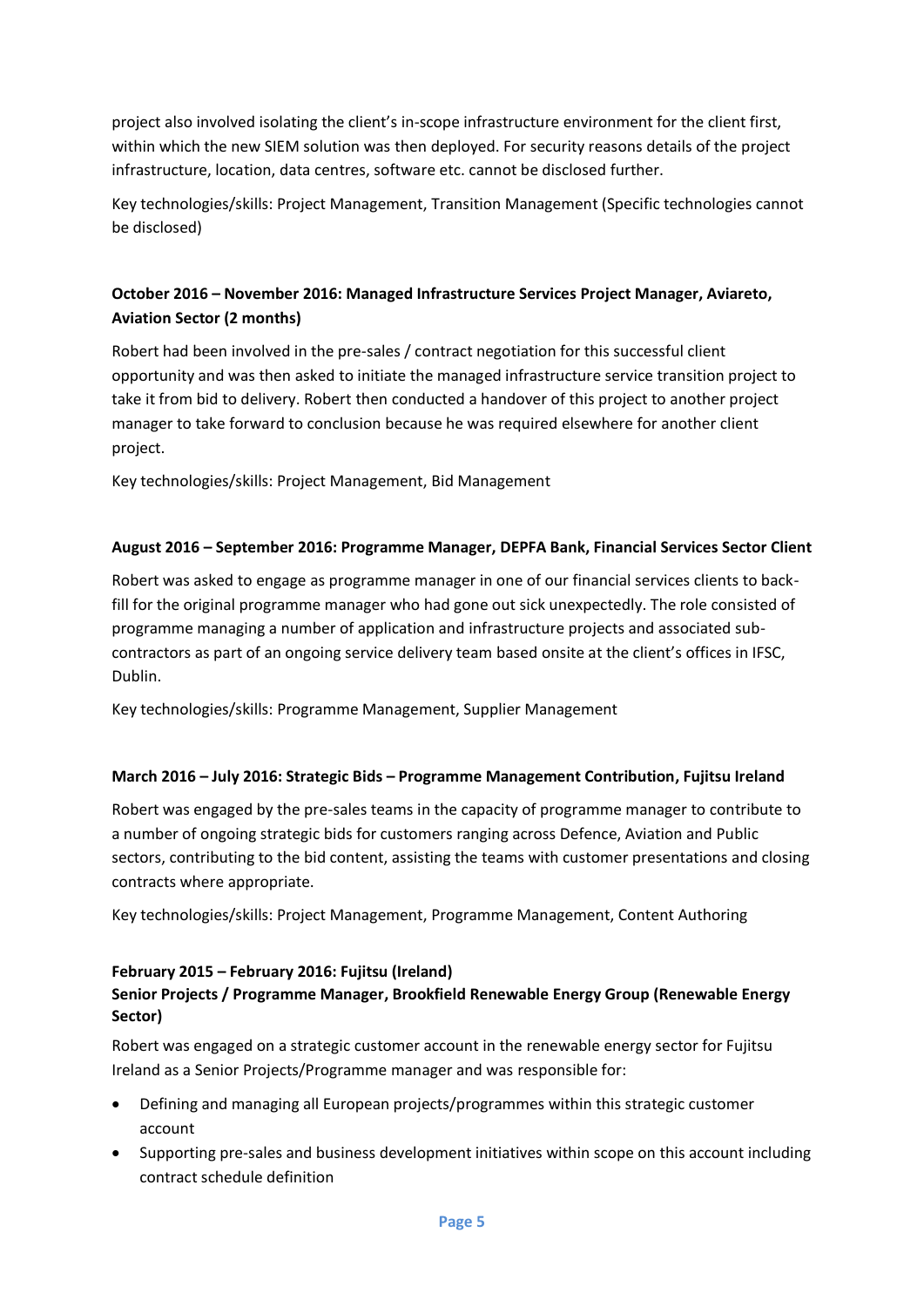- Programme managing the implementation of a new European managed infrastructure service for this account.
- Acting as a single point of escalation for all project / change request related items and requirements for the account
- Acting as the single European point of communication / liaison for wider Fujitsu teams on the global account for this customer for all project/programme items within scope

Key achievements included:

- Definition and proposal (requirements, costing, pricing, contracts) of a new European managed service solution for the customer
- Transition planning of the new European managed infrastructure service comprising:
	- o Service Desk and associated service request portal
	- o Common services (enterprise management, ITL processes etc.)
	- o Data centre & hosting services
	- o Security services (including SIEM, Endpoint Protection, Endpoint Encryption etc.)
	- o Collaboration services (Office 365)
	- o Active Directory services
	- o Voice and data network services
	- o Desktop managed services
	- o Programme and project governance services

Key technologies/skills: Transition Management, Change Management, Project Management, Contract Negotiation, Commercial Negotiation

## **July 2014 – February 2015: Fujitsu (Ireland) Project Manager – SMBC Aviation Capital (9 Months)**

In July 2014 Fujitsu asked Robert if he would also help deliver a strategic project which had run into some issues at that point. This is due to Robert's background in delivery (i.e. Robert has been called upon many times over his tenure at Fujitsu to help retrieve difficult projects and/or situations). The scope of the project was to design, build, test and deliver a hosted infrastructure and transition to a new ongoing 5 year infrastructure managed service. Robert agreed to take over this project as it was a business priority.

Key achievements included:

- Implementation of 2 x data centres (production environment) and 1 x development environment across 3 locations incorporating networks, servers, storage, desktops & laptop image builds / deployments, service desk etc.)
- Design, configuration, testing and rollout of required office IT applications (SQL Server, Exchange, AD, Blackberry, Citrix, Mobile Device Management etc.)
- Design and configuration of new service desk (based on Service Now technology)
- On-boarding of line of business applications into new environment (Flightpath/ICMS)
- Facilitation of data and mail migration (from Lotus Notes to Exchange) from current hosted solution in UK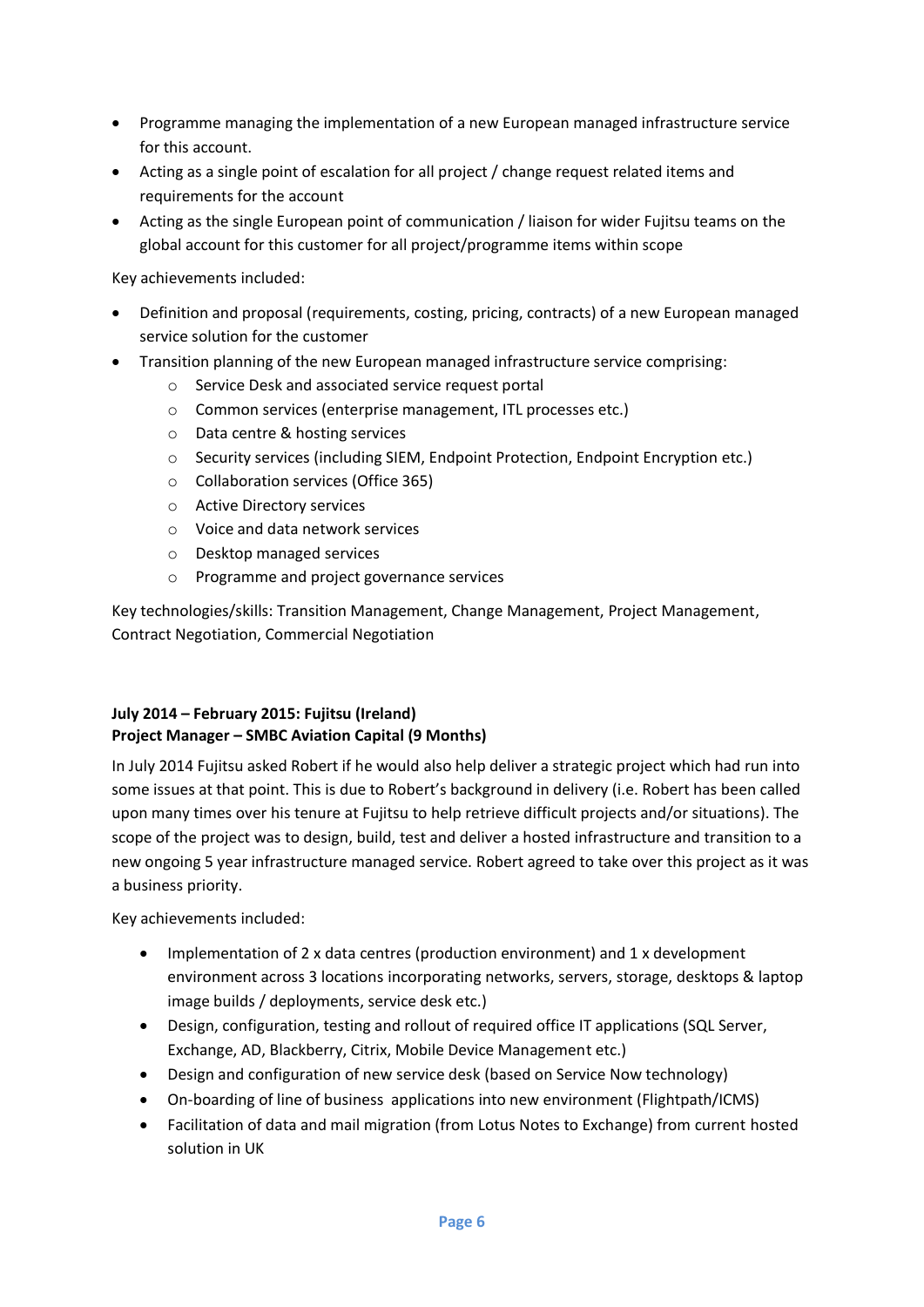- Design and deployment of security solution (based on Symantec product suite) for anti-virus, messaging gateway, encryption etc.
- Design and deployment of VOIP and Video Conferencing solution
- Transition from project into operational service / support

Key technologies/skills: Windows, Citrix, Active Directory, VMware, Exchange, Lotus Notes, Service Now, Cisco, Checkpoint, Symantec, Blackberry, Project Management, Client Management, Vendor Management

## **April 2013 – June 2014: Fujitsu (Ireland) Fujitsu Partner Manager**

As Partner Manager for Fujitsu Ireland Robert was responsible for:

- Leading all strategic and tactical partner programmes within Ireland
- Creating a network of partners to support top line growth and expansion of the Fujitsu offerings portfolio utilising partner solutions
- Working with the Customer Delivery, Marketing, Business Development and Customer Accounts functions to ensure successful governance and delivery of all partner programmes and associated revenue streams

Key achievements included:

- Establishment of the partner management function and partnering strategy, roadmap, hierarchy and key business relationships
- Building the partner business pipeline for Fujitsu Ireland sales teams (approx. €10m+)
- Creating and leading partner focused sales campaigns and solutions based on matching market / customer needs with Fujitsu and/or partner capabilities and offerings
- Establishing focused partner training programmes for Fujitsu (Ireland) delivery and sales resources
- Leveraging wider skills, relationships and capabilities within Fujitsu through partnership engagements to drive revenue within Ireland.
- Developed internal business cases to support partner initiatives and obtained management buyin / approval as required; influenced go-to-market strategy for Ireland business unit

Key technologies/skills: Partner Management, Vendor Management, Business Development, Solution Development, Technology Consulting

## **January 2013 – April 2013: Fujitsu (Ireland) Transition Manager**

In 2012 Fujitsu Ireland undertook an internal and external review of existing business structure, practices, customers, plans and culture, resulting in a series of strategic changes and investment in business strategy/structure which required a change programme to be formed and implemented across all areas of the business in Ireland. Robert was asked to manage this programme of work.

As Transition Manager for Fujitsu Ireland Robert was responsible for: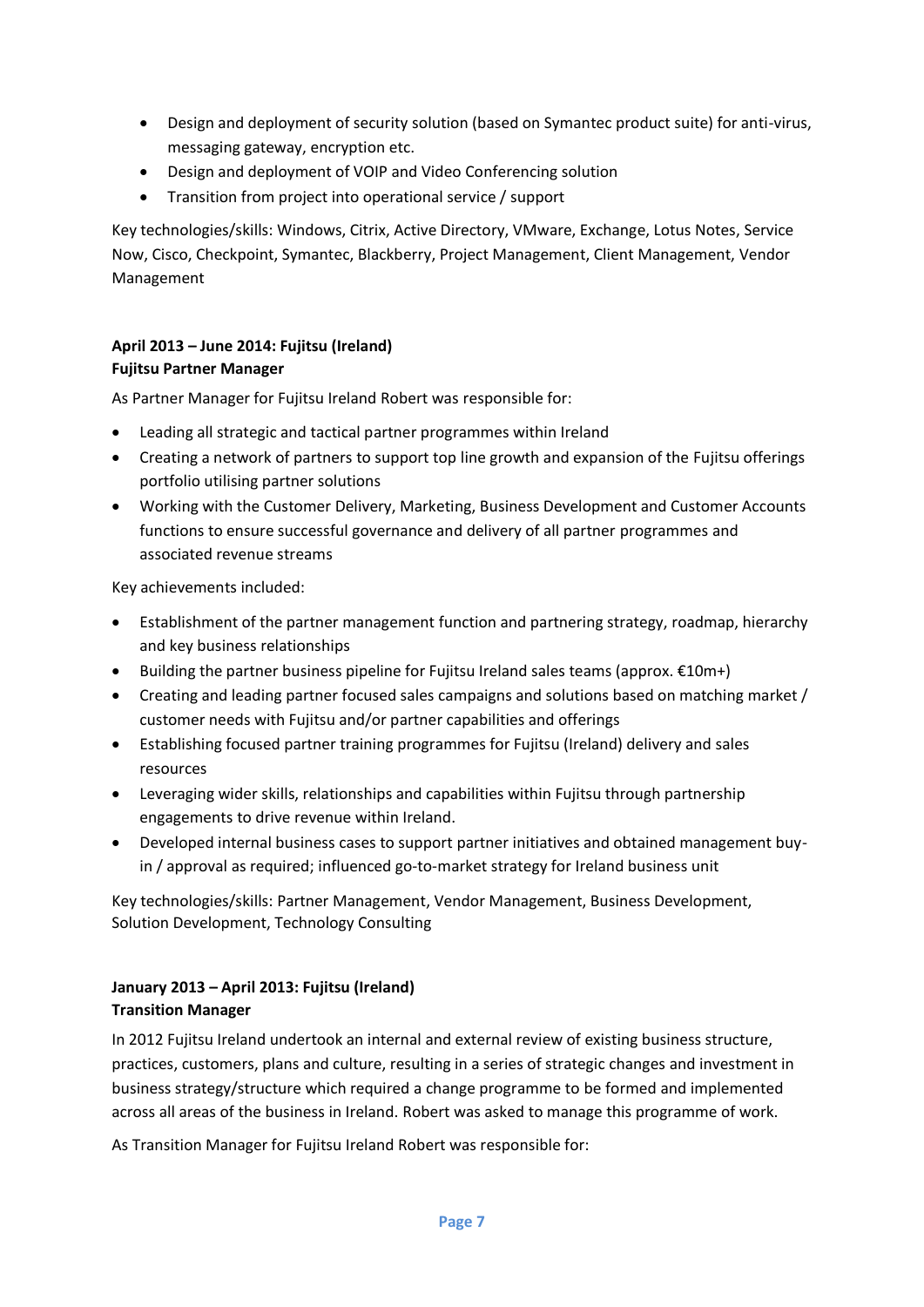- Leading the "Hiraku" (English translation: Pioneering) change management programme the most strategic business and cultural change in Fujitsu Ireland's history
- Managing the change process, leading change management and communications initiatives and helping the organisation transition from current-state to future-state as a platform for further change via a long term business transformation programme

Key achievements included:

- Transition of entire business to new operating processes, culture and structure
- Introduction of new communication channels and methods to reach all employees and improve inclusion, integration and two-way communication
- Design and introduction of new multi-level business Key Performance Indicators (KPIs)
- Definition of 'transformation' stream of activities, objectives and plan (24 month view)

Key technologies/skills: Transition Management, Change Management, Project Management

## **January 2011 – January 2013: Fujitsu (Ireland)**

#### **Transition Manager, Projects / Programme Manager, Service Delivery Manager**

Robert held a number of roles during this period for various Fujitsu (Ireland) clients as follows:

#### **Service Delivery Manager - Health Protection Surveillance Centre (2 Years), Healthcare Sector**

As Service Delivery Manager for the Health Protection Surveillance Centre (HPSC), Robert was responsible for all service provision as part of a multi-year contract, including direct project management and financial management of discrete requirements and provision of an ongoing application management / support service. Key achievements included:

- Scoping, initiation, management and implementation of multiple projects including
	- o Business Intelligence upgrades (Business Objects R4)
	- $\circ$  Proof of concepts for alternative single sign on and two factor authentication solutions as well as a Microsoft SQL Server Reporting Services solution.
	- o Virtualised infrastructure design, implementation and ongoing support
	- o Database management and archiving solutions
	- o CIDR software solution upgrades
- Implementation of multiple infrastructure/application refresh and upgrade projects (in context of converting HPSC from physical to virtual infrastructure architecture) including upgrading Windows Server, Business Objects and SQL Server to 64 bit, migration from Windows 2003 to 2008, Upgrade from .NET 2 to 3.5 etc.)
- Innovation and solution briefings: Facilitated regular briefings on technology trends, solutions, wider opportunities for business development utilising proprietary CIDR solution etc. to help keep HPSC management informed.

Key technologies/skills: Microsoft, SQL Server, VMware, RSA, Business Objects, Prince 2, Service Management, Project Management

#### **Service Desk Transition Manager – Bord Gais Networks (9 months), Energy Sector**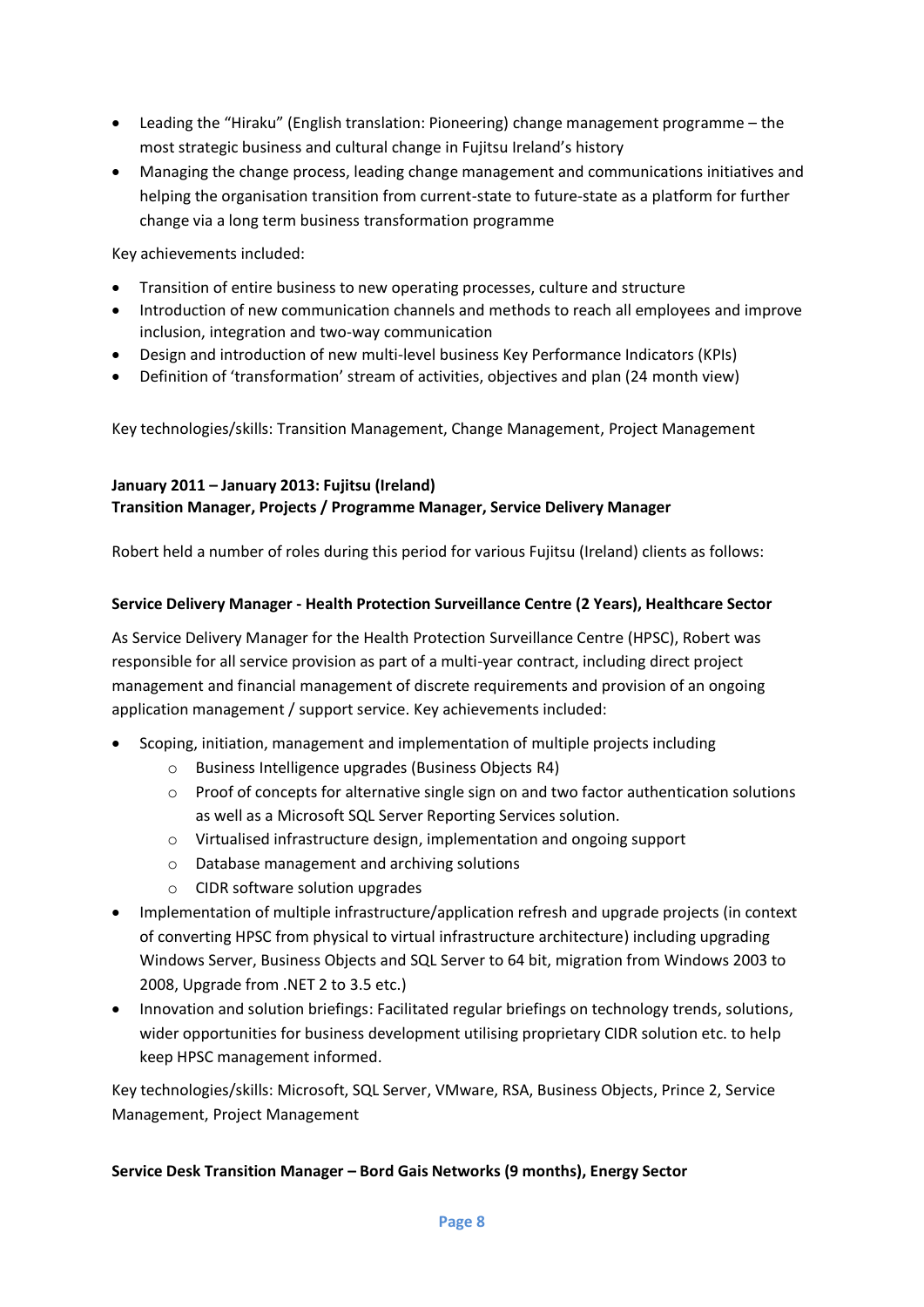Robert was responsible for ensuring a successful migration from incumbent providers to new Fujitsu service desk/solution.

Key achievements included:

- Successful transition of operational services and two existing Service Desks (1 internal, 1 external) into a consolidated ITIL compliant Fujitsu Service Desk as part of a new multi-year managed service contract.
- Implementation of knowledge transfer/training, management of a TUPE process (staff transfer and training) and design/implementation of improved request fulfilment solution
- Key historical and current data migration/transformation to new service desk technology
- The transition project was viewed by BGN as 'very smooth' and they were most impressed with the lack of any significant impact on their end users during transition.

Key Technologies/skills: Microsoft Windows, Service Now, UNIX, Transition Management, Prince 2, ITIL, Data migration, TUPE Management, Vendor Management

## **SAP Design Project Manager – Geith Manufacturing Ltd. (3 Months), Manufacturing Sector**

Robert was responsible for project managing the design of SAP Business All-In-One (Discrete Manufacturing best practices).

Key achievements included:

- Management and co-ordination of a SAP implementation partner (Bearing Point) and onsite project team
- Facilitation of series of onsite workshops to iterate/agree requirements and resolve issues
- Production of SAP Business All-In-One design with significant customisations as requested by the client

Key technologies/skills: Prince 2, Project Management, SAP, Change Management

#### **2009 – 2010: Fujitsu (Ireland)**

## **Oracle Business Intelligence Programme Manager – An Post (14 Months), Semi State Sector**

Robert programme managed a large Oracle Business Intelligence implementation for a tier 1 semistate customer (An Post) in Dublin city centre, leading a team of approximately 25 – 30 people comprised of business analysts, functional consultants, technical architects, developers, testers, data analysts and change management resources. At the time this programme was the largest Oracle BI implementation in the State.

Robert was also responsible for the successful bid management of this opportunity which resulted in the client selecting Fujitsu as preferred implementation partner.

Key achievements included the design, build, testing and implementation of:

- Information Management Portal based upon MOSS 2007 technology
- Manpower Management and Quality of Service Reporting solutions based upon Oracle Business Intelligence Enterprise Edition
- Design and Implementation of a Business Intelligence Competency Centre
- Design and Implementation of an Information Governance Council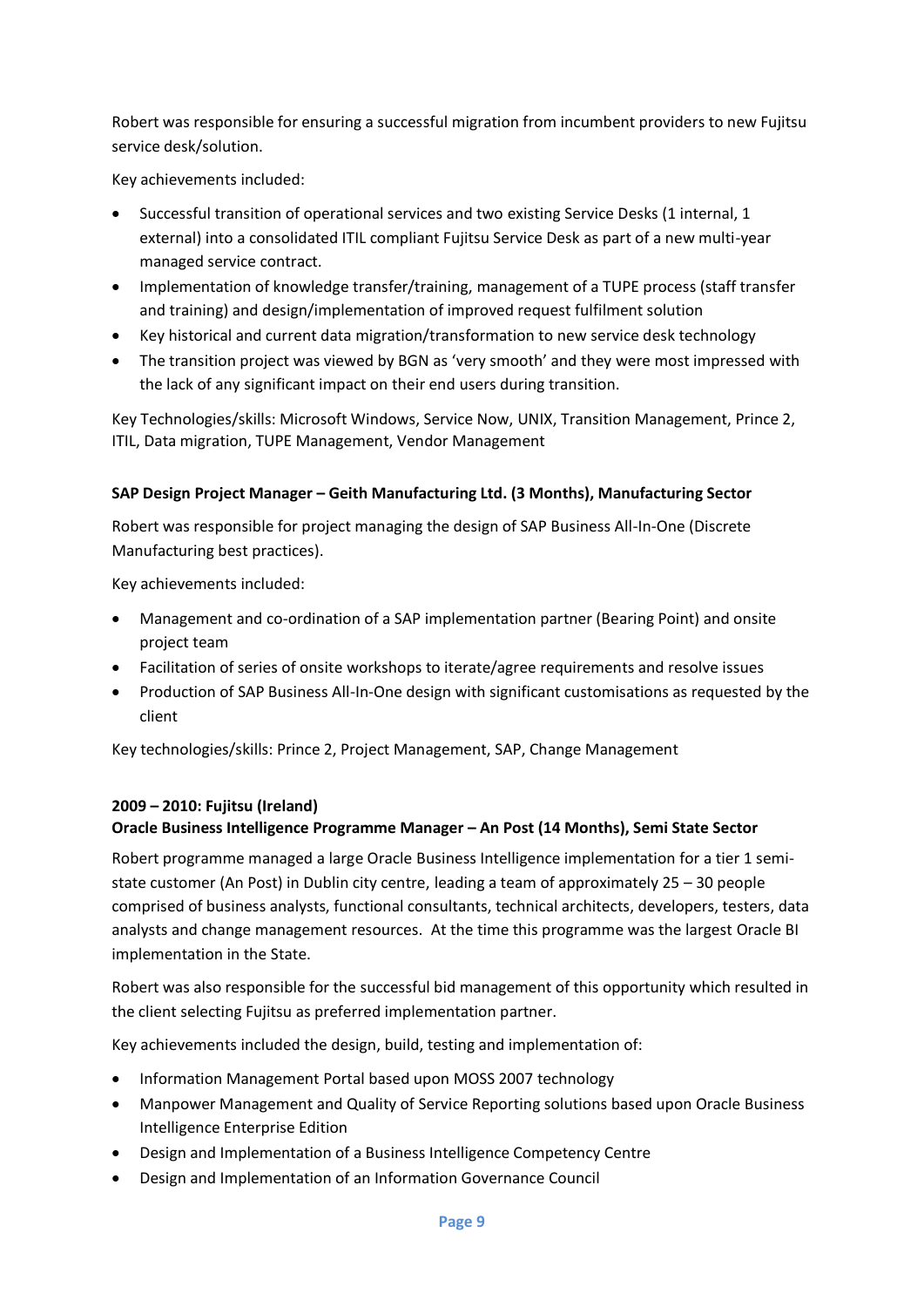- Design and implementation of an Oracle data warehouse to support above requirements
- Phase 2 (future projects) requirements analysis
- Delivery of associated Change Management and communications activities
- Design and implementation of associated infrastructure and application architectures
- Vendor/partner management (within the bid consortium)

Key Technologies/skills: Oracle Business Intelligence, ODI, Microsoft SharePoint, OBIEE, Programme Management, Vendor Management, Client Management

## **2008 – 2009: Fujitsu (Ireland) Project Manager, Service Delivery Manager, Strategic Bid Manager**

Robert held a number of roles during this period for various Fujitsu (Ireland) clients as follows:

## **Oracle Integrations Project Manager – Doosan Infracore International (6 Months), Manufacturing Sector**

Robert project managed a team of Oracle Enterprise Service Bus (ESB) architects and developers in the delivery of approximately 45 integrations of varying complexities across five critical business areas for a manufacturing customer (Doosan Infracore Int.). The project team were based both onsite (at customer premises) and remotely (at Fujitsu offices). Robert was responsible for all aspects of the delivery of project services to the customer.

Key Technologies/skills: Oracle ESB, Client Management, Project Management

#### **Service Delivery Manager – Airtricity (12 Months), Energy Sector**

Robert was engaged as a service delivery manager for a Fujitsu customer in the renewable energy sector (Airtricity). The role comprised oversight of all projects and services being delivered to the customer. Fujitsu provided a 3-year managed service (application support), an ad-hoc consulting service and discrete projects as required within the context of an overall services framework agreement.

Key Technologies/skills: Oracle, SQL, Data Warehousing, ETL, Microsoft BizTalk, Service Delivery Management

#### **Strategic Bid Management & Business Development (as required), Fujitsu Ireland**

Robert was regularly called upon to manage strategic bids for Fujitsu, comprising of the initiation and management to conclusion of bid team resources frequently including third parties and external consultants. As bid manager Robert was responsible for ensuring all content, legal, commercial, and technical compliance aspects the bids were met, on time and within budget. In addition Robert was regularly involved in pre-sales meetings and activities with customers and took an active part in the creation and selling of Fujitsu service offerings to the Irish marketplace.

Key technologies/skills: Bid Management, Partner / Vendor Management, Business Development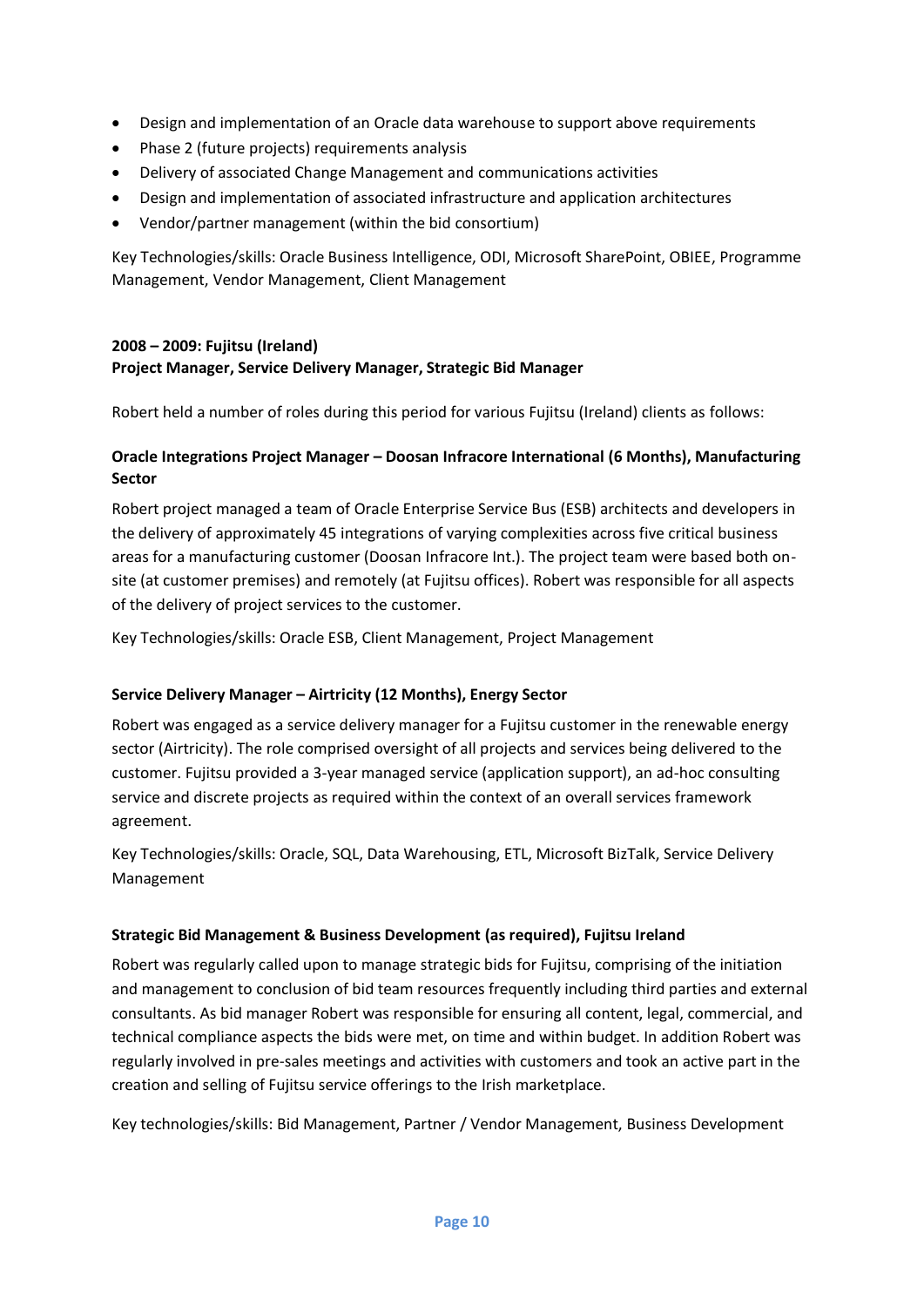#### **2007 – 2008: Fujitsu Services (Ireland) Services Director – Offices of the Revenue Commissioners (12 Months), Public Sector**

Fujitsu Services were engaged in a multi-year contract with the Office of the Revenue Commissioners, acting as prime contractor in a consortium providing external ICT services and support across a wide range of specialties including application architecture design and development services (Service Object Architecture/Web Services, Enterprise Service Bus, EU Messaging, JEE etc.), testing and quality assurance services across multiple strategic business programmes, ITIL process design and implementation services (service support and service delivery) and security and business continuity management certification services. The entire delivery team comprised approximately 30 to 50 people on average (depending on individual project requirements at the time).

Robert was assigned to this strategic tier 1 account as Services Director with the objective of initiating and ensuring ongoing service delivery in a complex commercial and contractual environment and growing the account in respect of new business development. This is a multi-year multi-million euro account.

Key achievements included:

- Contract and Commercial negotiation with the customer as well as all sub-contractors in the Fujitsu consortium
- Service initiation, governance design and implementation
- Service Delivery Management for entire scope of contract
- Team leadership (Responsible for hierarchy of project managers, operational SDMs, consultants, sub-contractors etc.)
- New business development and Innovation within the account
- Financial responsibility for all projects and services within scope
- Handover of service management to operational team after 12 months

Key Technologies/skills: SOA, ESB, Messaging, ITIL, JEE, Web Services, Forensic Audit Services, Service Delivery Management, Client Management, Vendor Management

## **2004 – 2007: Fujitsu Services**

## **Associate Director – DMR Solutions Group (3 Years)**

In 2004 Fujitsu Consulting and Fujitsu Services merged to form a single global IT Services company, known as Fujitsu Services, providing end to end IT, Business Consulting and Managed Services to clients. Robert was the Solutions Group associate director.

The Solutions Group was responsible for the provision of Infrastructure and Application Architecture Design services on all Fujitsu projects in Ireland. It was also responsible for providing pre-sales and ad-hoc consulting to clients. In his role as Associate Director Robert divided his time between delivery and business development and his responsibilities included:-

- New Business Development
- Project and Programme Management on Client Projects
- Team Leading, Career Management & Mentoring
- Service Offering Development / Service Delivery Management
- Client Management and Strategic Bid Management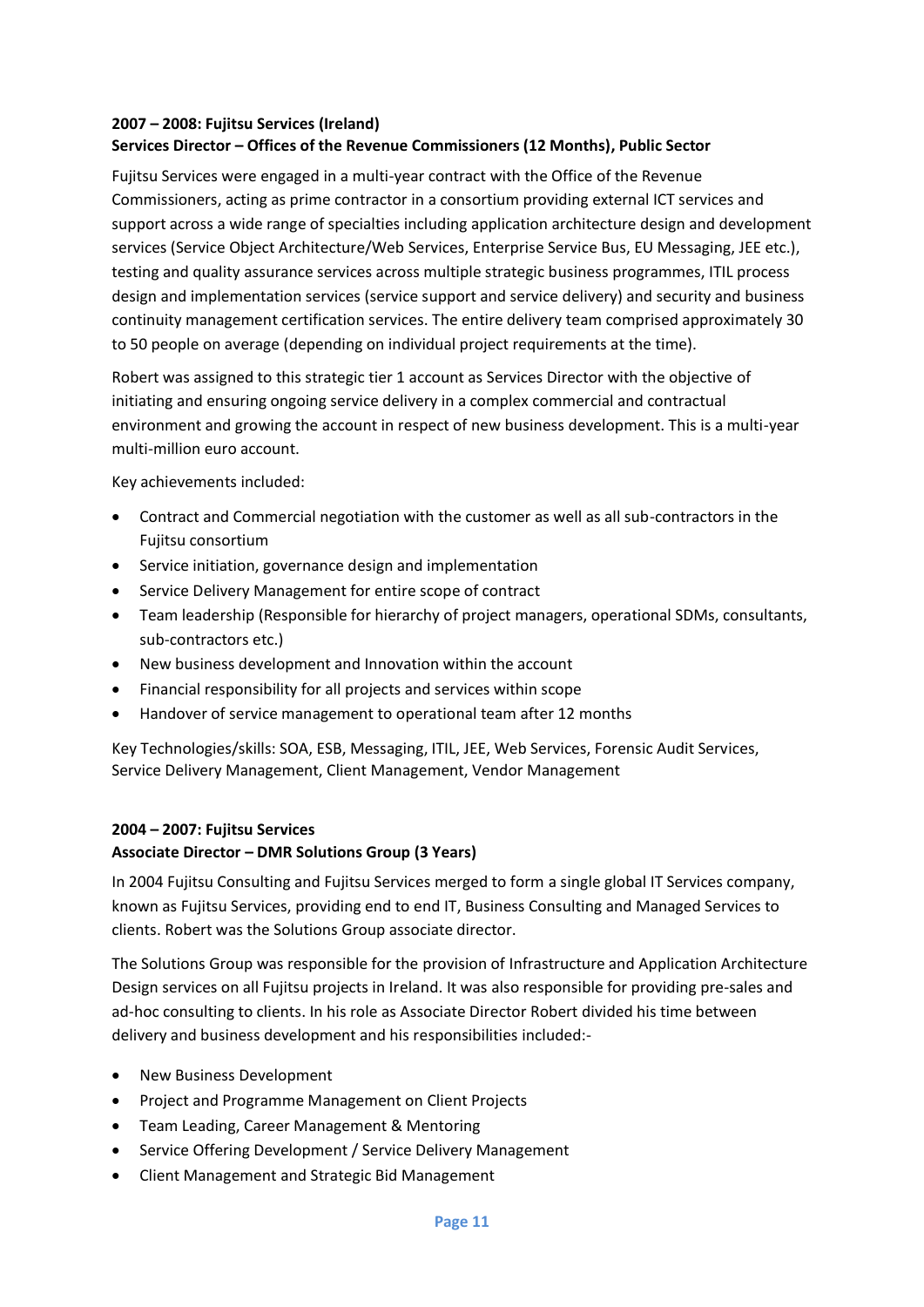Key achievements included:

- Provision of infrastructure programme and project management services for O2 Ireland / Tesco Mobile Ireland comprising design and Implementation of Ireland's first Mobile Virtual Network Environment (MVNE) upon which the first Mobile Virtual Network Operator (MVNO) Tesco Mobile was launched. Project value approx. €30m.
- Provision of Project Management services for O2 (Ireland) Ltd. Including:
	- o Call Trace Solution Design & Implementation, and thereafter multiple Call Trace solution projects (functional enhancements and change requests)
	- o Data Migration implementation
	- o Business Objects Infrastructure Audit & Upgrade & Business Objects Reporting Solution Design & Implementation
- Provision of programme and project management services for International Rugby Board comprising multiple Web Content Management Project Implementations for different IRB online properties and a Technology Roadmap Design & Implementation
- Joint Microsoft/Fujitsu Business Development for Content Management Services
- Project Management of Strategic Data Warehouse review for BT Ireland
- Strategic Bid Management for Fujitsu tier 1 opportunities (Multiple €30m €50m+ projects and largest single bid in Fujitsu Services (Ireland) history worth €250m)
- Project management of Microsoft Web Content Management solution for Department of Communications, Marine & Natural Resources

Key Technologies/skills: Oracle, Microsoft, Data Warehouse, EMC, Business Objects, Content Management, Prince 2, Project Management, Business Development, Partner Management

## **2002 – 2004: Fujitsu Consulting Management Consultant - Business Consulting Group (2 Years)**

In 2002 Robert joined the Business Consulting group which provided various management and business consulting services to clients. Robert focused on the provision of both project management services and IT service management / service effectiveness consulting for clients.

Key achievements included:

- Provision of IT Service Management consulting to deliver an IT Organisation Review and an IT Service Improvement Programme Business Case Definition for An Post
- Establishment of Content Management Services (CMS) team within Fujitsu (Ireland) to develop and sell CMS related services to clients.
- Project Management of Microsoft Content Management Implementation for International Rugby Board
- Delivery of E-learning Tool Selection services for An Garda Síochána
- Project Management of FAS Microsoft CMS Proof-of-concept
- Bid Management and business development across a wide range of clients and sectors

Key Technologies/Skills: ITIL, Content Management, E-Learning, Bid Management, Prince 2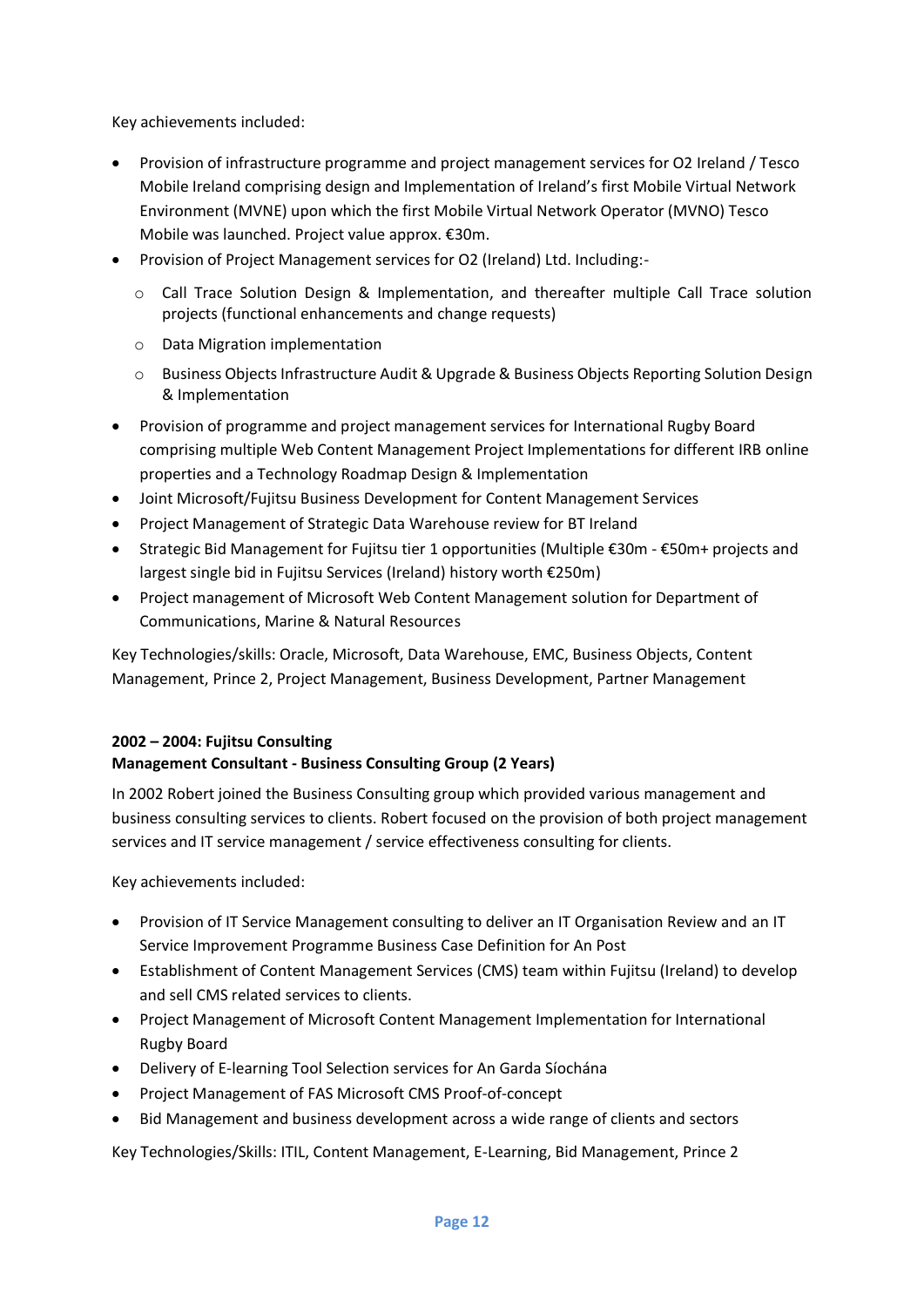## **2001 – 2002: DMR Consulting Principal Technology Consultant -Technology Consulting Group (2 Years)**

The Technology Consulting Group was concerned with the project management, design and implementation of appropriate infrastructure solutions and application architectures for DMR consulting clients.

Key achievements included:

- Provision of Technology Consulting and Project Management services for a Strategic Review of Development Architectures & Standards for VHI Healthcare
- Provision of Technology Consulting and Project Management services to Aer Rianta to design and implement 36 Oracle Financials integrations as part of a wider Oracle e-Business programme
- Provision of Project management services for the design and implementation of a new DMZ Architecture for Dublin City Council
- Provision of pre-sales technology consulting across a wide range of clients and sectors

Key Technologies/Skills: Technology Consulting, Prince 2 Project Management, Business Development

## **1999 – 2001: Guinness / Diageo Ltd.**

## **Integrated Services Manager - Global IS Shared Services (2 Years)**

Robert conceived of and created the Integrated Services Management (ISM) function to be a rapidresponse unit which could add value through project managing and delivering complex infrastructure and applications related projects across the globe for Guinness seed and venture companies, utilising best practice Service Management and Service Delivery principles (ITIL). This was a radical approach for Guinness which bypassed the territorial / bureaucratic issues normally associated with a distributed IT support function trying to centralize its services and also helped to embed ITIL best practices across the organisation.

As Integrated Services Manager, Robert managed the entire function, resourced projects as required (from internal staff and externally contracted sources as appropriate) and defined the strategy, culture and operating style of the team. In effect Robert was the programme manager for all the project managers working for the ISM function (approximately 10 project managers on average with many more resources per each project team).

Key achievements included:

- Establishment of new ISM function and adoption by Guinness seed and venture companies across the globe as preferred implementation approach, including seeking and gaining approval and buy-in from Guinness management functions across multiple geographies.
- Design / deployment of Diageo European Siebel Apps infrastructure
- Design and implementation of Internet/Intranet hosting standards
- Implementation of LAN, NT and client infrastructures and construction of data centres in Africa, Japan, Australia, Germany and USA
- Implementation of European E-Procurement application / infrastructure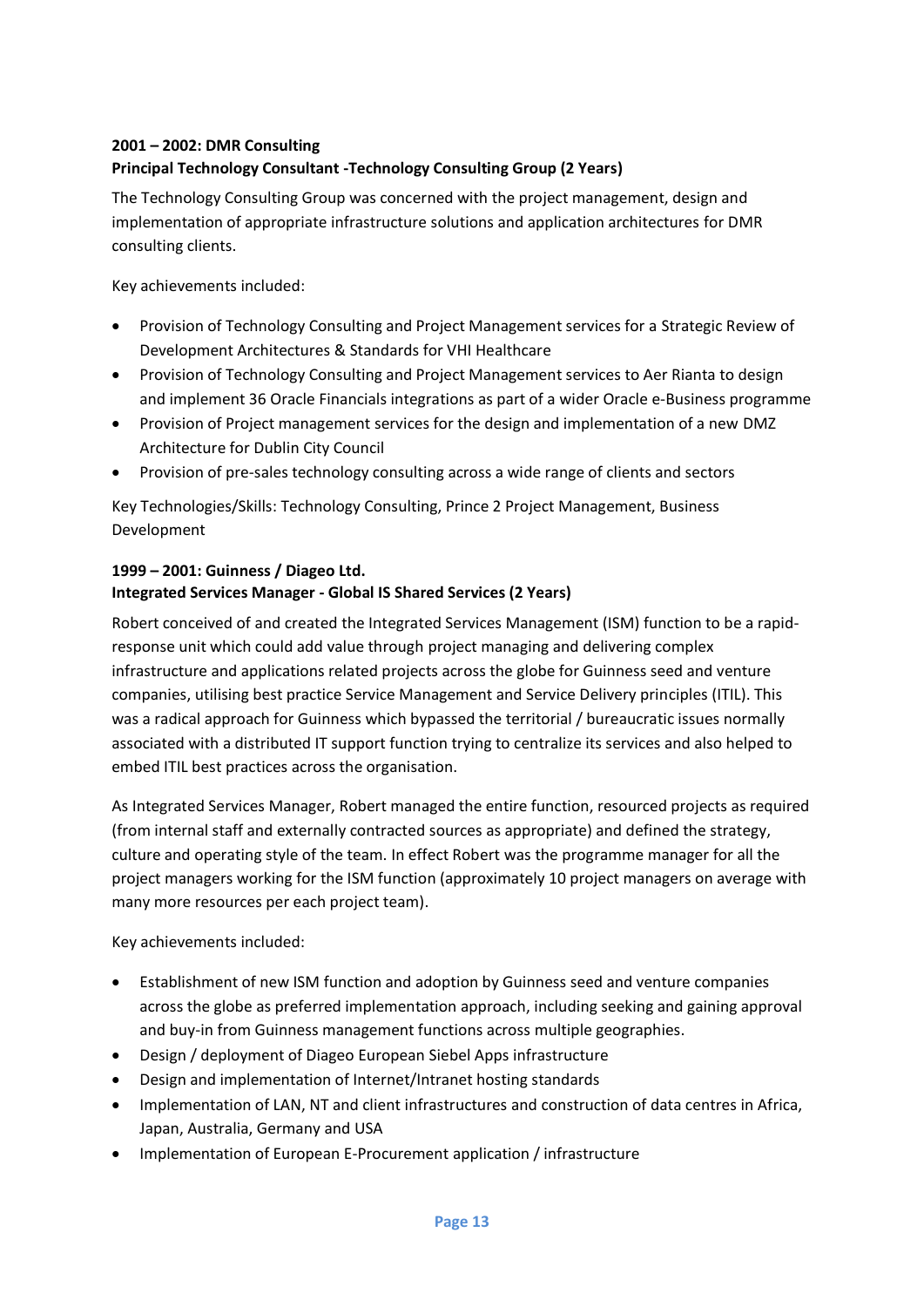- Provision of Research and Development / Feasibility studies for new technologies to various Guinness seed and venture markets
- Provision of best practice advice and consultancy to Guinness global business and support units.
- Construction and implementation of SLAs and global support policies
- Data Warehouse capacity planning and infrastructure reviews
- Provision of best practice advice/consultancy for implementation of Guinness e-commerce venture (Guinness-Webstore.com)
- Deployment of ITIL based service management and service delivery processes at various Guinness locations around the globe

Key technologies/skills: Programme Management, ITIL, Innovation, Business Development

#### **Role Note: 1997 – 1998**

During 1997-1998 Robert held two distinct roles for different parts of the Guinness Ltd. organisation in parallel, managing two different teams located in the UK and Ireland as appropriate. The first role was an assignment (Technology Manager) as part of a global SAP implementation project team for Guinness Ltd. Based in Dublin, Ireland. The second role was as Infrastructure Projects Manager for the central IT shared service organisation in the UK. Robert commuted between the UK and Ireland every week for 2 years in order to service both roles.

#### **1997 - 1998: Guinness / Diageo Ltd.**

#### **Technology Manager - Integrated Business Programme (2 Years)**

Guinness implemented a single integrated business system across Europe, Ireland, UK and USA locations on SAP Enterprise application technology. As an integral part of the global implementation team (approximately 140 people based in Dublin) Robert held the role Technology Manager.

Key achievements included:

- Management and coordination of all technology integration issues across Integrated Business Programme (IBP) business process streams (Procurement, Finance, Order to Cash, Fulfilment etc.)
- Management and monitoring of systems delivery and service levels from various Guinness IS&T organisations contributing to IBP
- Scheduling of all technical / infrastructure work within IBP
- Definition and management of IBP Technical Support Requirements
- Relationship management (Vendors, Regional support teams, Guinness sites etc.)
- Design, Implementation and Management of IBP development laboratory requirements and operation
- Leadership and management of small technical project team (Approx. 5 resources)

Key technologies/skills: SAP, UNIX, Technology Consulting, Team Leading, Project Management, Service Delivery Management

## **1997 - 1998: Guinness / Diageo Ltd. Infrastructure Projects Manager - Global Service Delivery (2 Years)**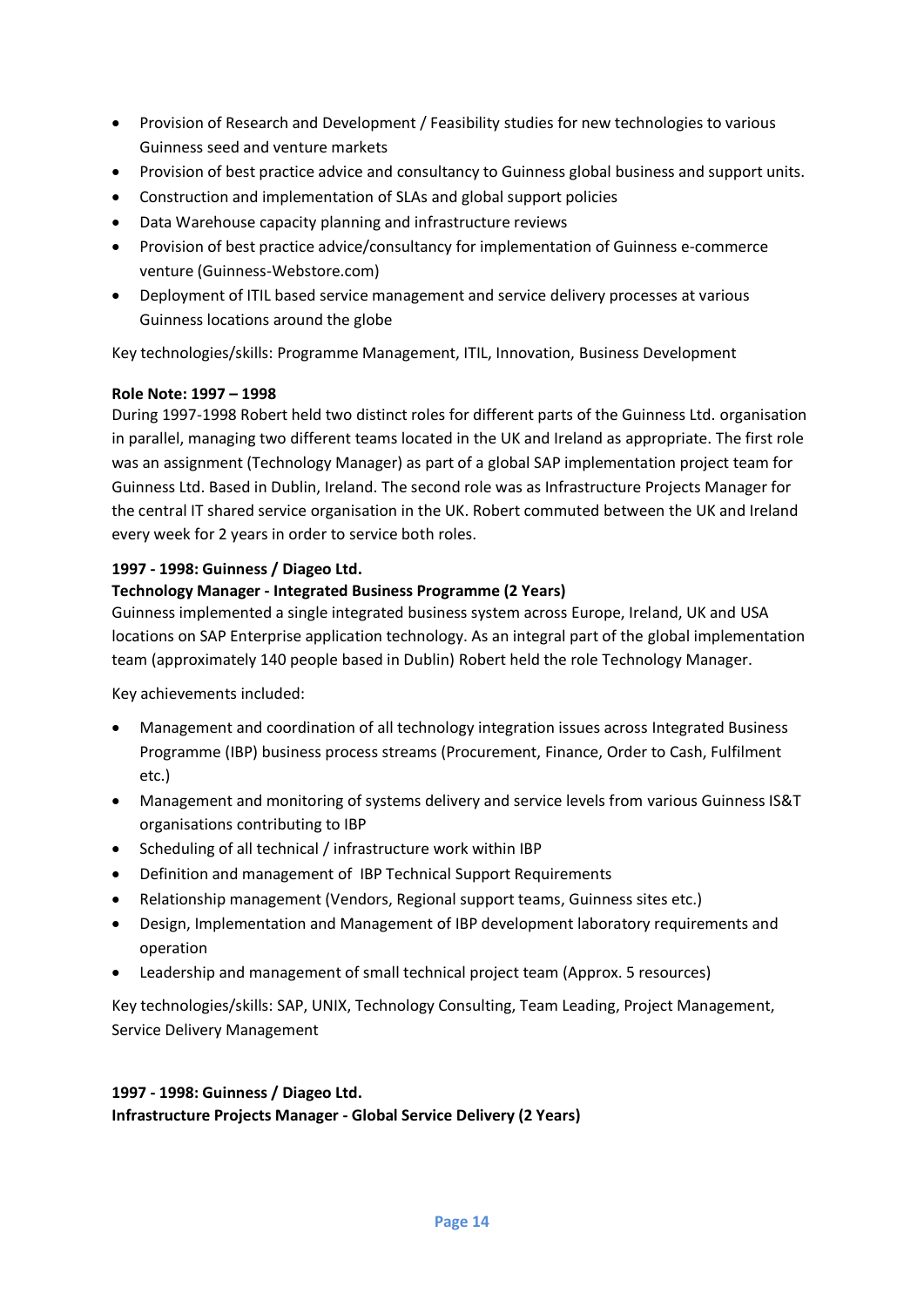Guinness Global Service Delivery implemented a new global support structure (including infrastructure, helpdesks, data centres, systems, processes etc.) to meet both Integrated Business Programme (IBP) requirements and other Guinness global requirements.

Key achievements included:

- SAP / Non-SAP Infrastructure projects planning, management and implementations
- Resource (SAP BASIS, UNIX, NT, Oracle etc.) recruitment, selection and management
- Infrastructure architecture specification, design and implementation
- Financial (budgetary) management for all infrastructure projects
- Vendor selection, contract negotiation and relationship management

Key technologies/skills: SAP, UNIX, EMC, DEC, HP, Team Leading, Projects / Programme Management, Service Delivery Management

#### **1990- 1997: Guinness Ireland Group Ltd.**

Robert held a number of technical roles within the Guinness Ireland Group during this period as follows:

- 1994 1997 Technology Consultant (Technology Services Group)
- 1991 1994 Technical Support Manager (Guinness IS&T Department)
- 1990 1991 Systems Manager (Guinness IS&T Department)

Key technologies/skills: Oracle, UNIX, IBM, HP, DEC, Alpha, DBA, Project Management, Service Delivery, Team Leading, Technology Consulting

#### **1984- 1990: G. C. Mc Keown & Co. Ltd**

Robert held a number of roles within this indigenous software development company as follows:

- 1998 1990 Systems Specialist
- 1986 1988 Systems Administrator
- 1984 1986 Applications Programmer / Analyst

Key technologies/skills: Oracle, UNIX, Systems Administration, COBOL, FORTRAN, C, BASIC, Microsoft Windows, DEC VAX/VMS, RSTS, RSX-11m